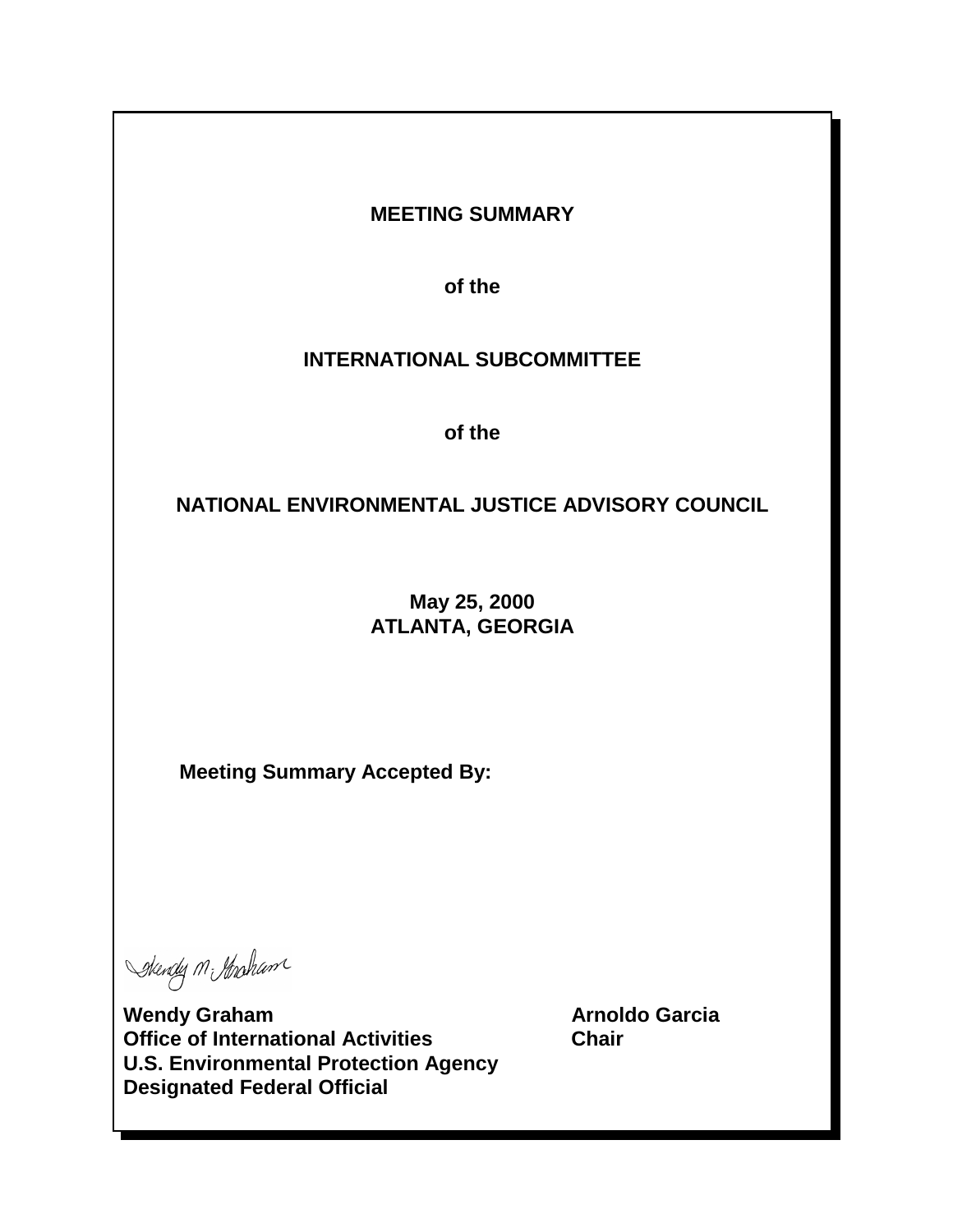#### **CHAPTER SEVEN MEETING OF THE INTERNATIONAL SUBCOMMITTEE**

# **1.0 INTRODUCTION Exhibit 7-1**

The International Subcommittee of the National Environmental Justice Advisory Council (NEJAC) conducted a one-day meeting on Thursday, May 25, 2000 during a four-day meeting of the NEJAC in Atlanta, Georgia. Mr. Arnoldo Garcia, Development Director, Urban Habitat Program, continues to serve as chair of the subcommittee. Ms. Wendy Graham, Office of International Activities (OIA), U.S. Environmental Protection Agency (EPA), continues to serve as the Designated Federal Official (DFO) for the subcommittee. Exhibit 7-1 presents a list of the members who attended the meeting and identifies those members who were unable to attend.

 remarks of the chair. Section 3.0, Activities of the This chapter, which provides a summary of the deliberations of the International Subcommittee, is organized in six sections, including this Introduction. Section 2.0, Remarks, summarizes the opening Subcommittee, summarizes the discussions about the activities of the subcommittee, including updates on the accomplishments of the subcommittee and the subcommittee's South Africa Work Group. Section 4.0, Presentations and Reports, presents an overview of each presentation and report, as well as a summary of relevant questions and comments from the subcommittee. Section 5.0, Dialogue with the South African Delegation, summarizes the discussions between the members of the subcommittee and the delegates from South Africa. Section 6.0, *Significant Action Items*, summarizes the action items adopted by the members of the subcommittee.

#### **2.0 REMARKS**

Mr. Garcia opened the subcommittee meeting by welcoming the members present and Ms. Graham. He then asked the participants to introduce themselves and identify their organizations. Mr. Garcia then commented that, while he realized people might be interested in attending other subcommittee sessions, participants should remain at the present meeting as long as possible. With a full list of issues on the agenda, he said, he believed that the meeting of the International Subcommittee would be productive and informative.

#### **INTERNATIONAL SUBCOMMITTEE**

**Members Who Attended the Meeting May 25, 2000**

**Mr. Arnoldo Garcia, Chair Ms. Wendy Graham, DFO**

Ms. Maria del Carmen Libran Mr. Fernando Cuevas Ms. Beth Hailstock Mr. Alberto Salamando Mr. Tseming Yang

> **Members Who Did Not Attend**

Mr. Albert P. Adams Mr. Robert Homes Ms. Caroline Hotaling

### **3.0 ACTIVITIES OF THE SUBCOMMITTEE**

This section provides an update on followup activities of the subcommittee related to the Roundtable on Environmental Justice on the U.S.- Mexico Border and a report from the subcommittee's South Africa Work Group.

#### **3.1 Updates on the Roundtable on Environmental Justice on the U.S.-Mexico Border**

Mr. Garcia opened the discussion by explaining that members of the International Subcommittee continue to work with EPA to develop strategies for the implementation of and followup on, many of the recommendations made to EPA by stakeholders and constituent participants at the Roundtable on Environmental Justice on the U.S.-Mexico Border, sponsored by EPA and the International Subcommittee of the NEJAC, held in August 1999, in National City, California. He also explained that a report on the roundtable meeting should be available later this year. He stated that many questions remain unanswered. He announced that he planned to have a conference call with Mr. Charles Lee, Associate Director for Policy and Interagency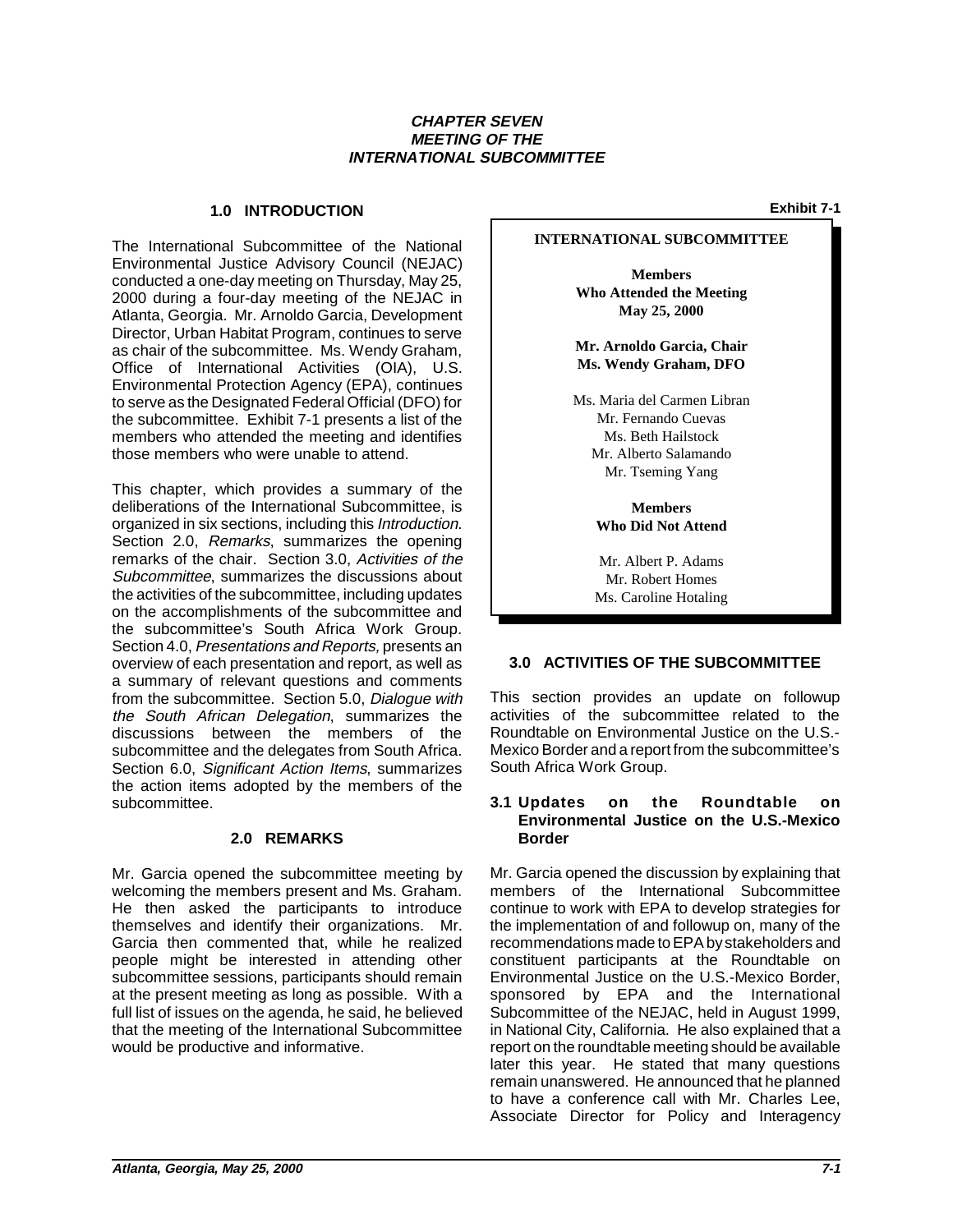Liaison, Office of Environmental Justice (OEJ), EPA Office of Enforcement and Compliance Assurance (OECA), to discuss the formation of a border commission.

Mr. Garcia stated that the subcommittee categorized the recommendations into short-, medium-, and long-term goals and that EPA had responded to more than 40 of the 100 recommendations within 30 days after the roundtable meeting and continues to work on the more complex recommendations, several of which involve negotiations with the government of Mexico. Subcommittee members and environmental justice representatives have worked closely with EPA, he continued, invoking the concerns of the environmental justice community and offering comments in the early developmental stages of new work plans, projects, and policies that address recommendations set forth during the roundtable meeting.

 2001, EPA will meet with the Agency's new Mexican plan. The new border plan, he continued, might be work groups and how to support citizen participation Mr. Alan Hecht, Principal Deputy Assistant Administrator, EPA OIA, then commented that December 2000 through July 2001 will be a learning period for the new administration and that, by July counterparts for a meeting to discuss the new border available in 2002. Mr. Hecht said that one of the challenges will be how to generate interest in various at all levels.

 the plan for the future. Communities still want members of the subcommittee to encourage addressing the border issues is weak, he observed. Mr. Garcia added that the effort faces two challenges: (1) to address existing grievances and (2) to become involved in available networks. Mr. Hecht responded that the task has two parts: (1) the legacy issue of neglect and (2) the doubling of the population over time. Therefore, it is difficult, he said, to determine what the circumstances will be in the future. The new border plan, he continued, should have two parts: (1) the legacy plan and (2) representation in the same way, so the emphasis on the need for general engagement should be retained, Mr. Hecht added. In addition, he urged the communities to help EPA develop a vision of what the community wants. Political support for He encouraged the members of the International Subcommittee to promote more interaction across the border. Mr. Hecht also commented that a number of companies in the private sector are interested in becoming involved in the effort.

# **3.2 Update on the South Africa Work Group**

The report on South Africa submitted by Dr. Mildred McClain, Executive Director, Citizens for Environmental Justice and former member of the International Subcommittee of the NEJAC, in August 1998 had been adopted as the work plan of the South Africa Work Group (SAWG) of the International Subcommittee. Currently, EPA is implementing the recommendation of the SAWG that an effort be made to "link environmental justice groups in the U.S. with South Africa groups who are addressing similar issues," she said.

In May 2000, Dr. McClain announced that EPA hosted delegates representing the South African environmental justice community at an intensive program in the southeastern United States. She explained that the delegates spent approximately 10 days visiting communities that face environmental justice challenges similar to those encountered by communities in South Africa. Representatives of environmental justice communities, including delegates from the SAWG, spent countless hours working with EPA to prepare for the visit, she noted. A one-day "lessons learned" session covered the experiences of communities in the United States, discussions of goals that remain to be achieved, and a review of the history of the NEJAC, Dr. McClain continued. In addition, Dr. McClain stated that the delegates would be participating in this meeting of the NEJAC, meeting experts and activists from around the country. The delegates from South Africa also participated in the meeting of the International Subcommittee on May 25, 2000. Section 5.0 provides a summary of the dialogue between the members of the subcommittee and the delegates from South Africa.

Dr. McClain then asked the members of the International Subcommittee and South Africa Work Group to consider whether the subcommittee's South Africa Work Group, whose mandate ends in September 2000, should continue to focus on South Africa or should broaden its focus to all of Africa.

## **4.0 PRESENTATIONS AND REPORTS**

 (OPPTS); an update on activities of the EPA San This section summarizes the presentations made and reports submitted to the International Subcommittee. The International Subcommittee heard presentations and reports on the following topics: improving the health of farm workers; the success story of Barrio Logan, San Diego, California; Lake Apopka, Florida and farm worker health; initiatives undertaken by the EPA Office of Prevention, Pesticides, and Toxic Substances Diego Border Liaison Office; a report by EPA Region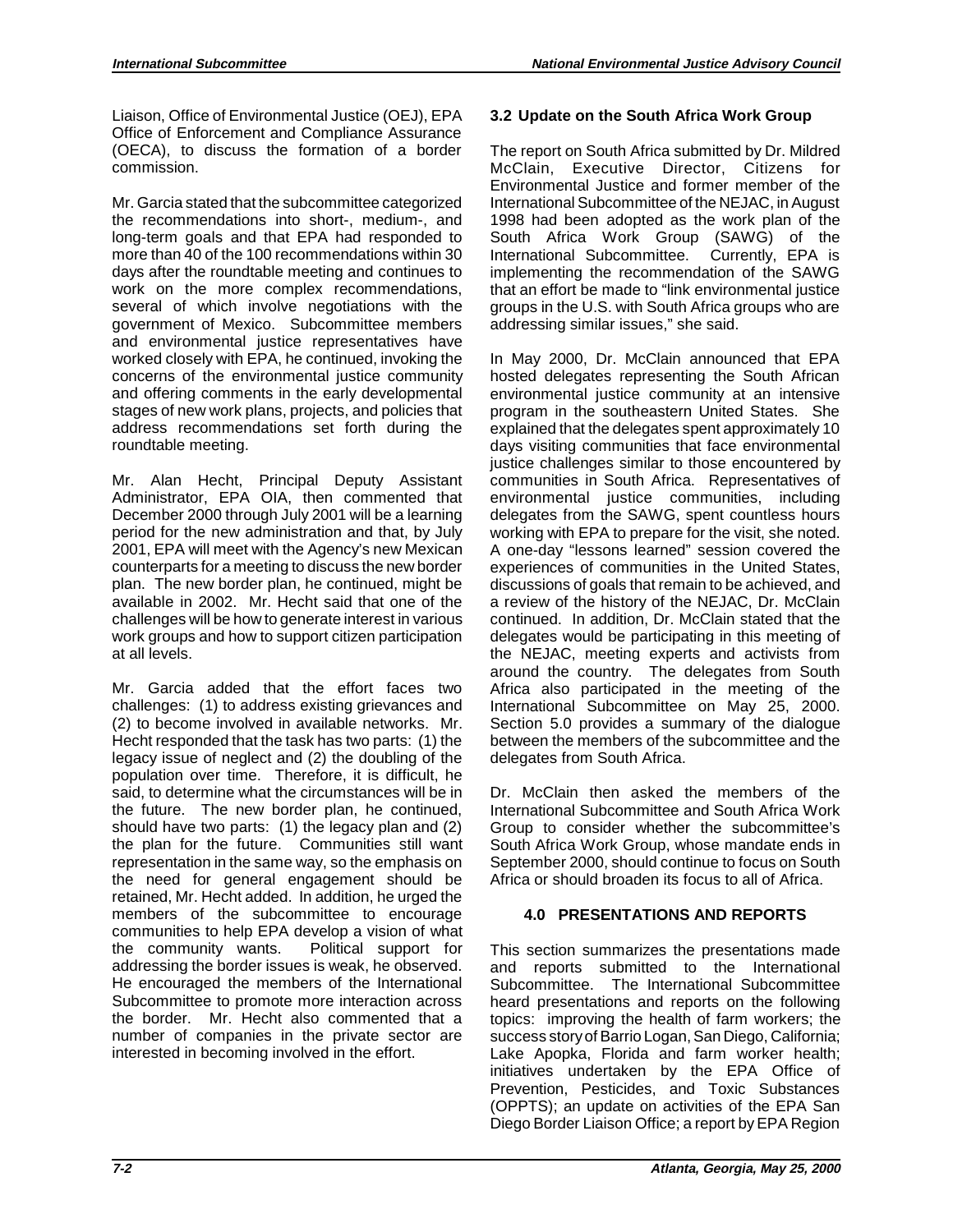10 on the effects of farm worker protection standards; the work of EPA OIA.

#### **4.1 Presentations on Public Health and Exposure to Pesticides**

 fifteenth meeting on a specific policy – public health The NEJAC, in its continuing efforts to provide independent advice to the EPA Administrator on areas related to environmental justice, focused its and environmental justice. For that effort, members of the International Subcommittee discussed at length various public health issues related to farm workers and their exposure to pesticides. This section focuses on how to improve the health of farm workers related to the exposure of pesticides.

#### **4.1.1 Improving the Health of Farm Workers: First Hand Accounts of Life as a Migrant Farm Worker**

 improving the health of farm workers by sharing his Mr. Fernando Cuevas, Vice President, Farm Labor Organizing Committee, began the discussion of life experiences as a farm worker. Mr. Cuevas stressed that it was not until he was 36 years old that he learned what pesticides were, emphasizing the lack of training provided to farm workers, as well as their lack of awareness of the problems associated with pesticides. Mr. Cuevas stated that there are three types of farm workers: (1) farm workers who live and work in one place; (2) farm workers who have a home base, but work in various areas of a state, according to the season; and (3) migrant farm workers who live and work all over the United States, and who move constantly. Mr. Cuevas noted that he had been one of the third type of farm worker, a migrant farm worker.

 farm workers are exposed to the dangers of traveling In addition to the exposure to pesticides that all farm workers experience, continued Mr. Cuevas, migrant around the country to seek work. Children, he added, often are taken out of school so their parents can travel to pursue seasonal employment.

 severe birth defects and learning disabilities. Like many farm worker families, they blamed themselves Mr. Cuevas then described the birth of one of his daughters. He and his wife had gone to a hospital, he said, where the delivery-room doctor lectured his wife and interrogated her, accusing her of taking illegal drugs, drinking alcohol, and harming her own baby during the pregnancy. Mr. Cuevas then explained that their daughter had been born with for their daughter's problems, without realizing that the deformities had been caused by exposure to pesticides. It was not until a few weeks later, he

continued, that another doctor, who was trained to recognize the signs and effects of exposure to pesticides informed them of the true cause. Unfortunately, health care officials are not trained to recognize the symptoms or effects of exposure to pesticides, Mr. Cuevas stated. Many farm workers who have such ailments are not diagnosed or treated properly, nor are they given the correct explanation of their ailments, he said.

Mr. Cuevas also noted that, complicating the problem of inadequate diagnoses of exposure to pesticides, farm workers cannot afford to take time off when they are sick. Time off means no pay, he pointed out, recalling a time when he was in so much pain that he could not move. He had seen a chiropractor for the pain, he said. The chiropractor found nothing wrong and charged him a high fee for the visit, he continued. Within a few days, Mr. Cuevas said, he had begun to feel better, leading him to believe that his body had processed whatever chemicals to which he had been exposed. His own story, he said, demonstrates that doctors often find nothing wrong, and that farm workers often cannot afford visits to a doctor or medication that might be prescribed, as well as days off work without pay. Therefore, they must often live with the pain and accept it as normal, he explained.

In addition to the lack of training of health-care providers, Mr. Cuevas continued, EPA standards for verification of training are inadequate. Often, he pointed out, videotapes on chemical safety training are not available in the appropriate languages. He explained further that time is not taken with people who lack education and often cannot read and write to explain the severity of the situation. He stated the fear that agencies might be "complying" with regulations only to receive funding allocations, rather than actually effectively communicating the message and adequately warning people of the dangers of exposure to pesticides. Mr. Cuevas then told the subcommittee he had traveled with Mr. Kevin Keaney, Acting Chief, Certification and Worker Protection Branch, EPA OPPTS, to migrant farm worker camps to interview the farm workers. Not one, Mr. Cuevas declared, and Mr. Keaney agreed, had received training from an employer.

All of the circumstances he had described, Mr. Cuevas continued, contribute to discrimination against and ill-treatment of farm workers, who, he noted, are primarily Hispanic or other minorities. The living and working conditions and exposure to pesticides that farm workers are subjected, Mr. Cuevas continued, "are horrible and are still horrible even in the year 2000." Even though there are child labor laws intended to prevent children from working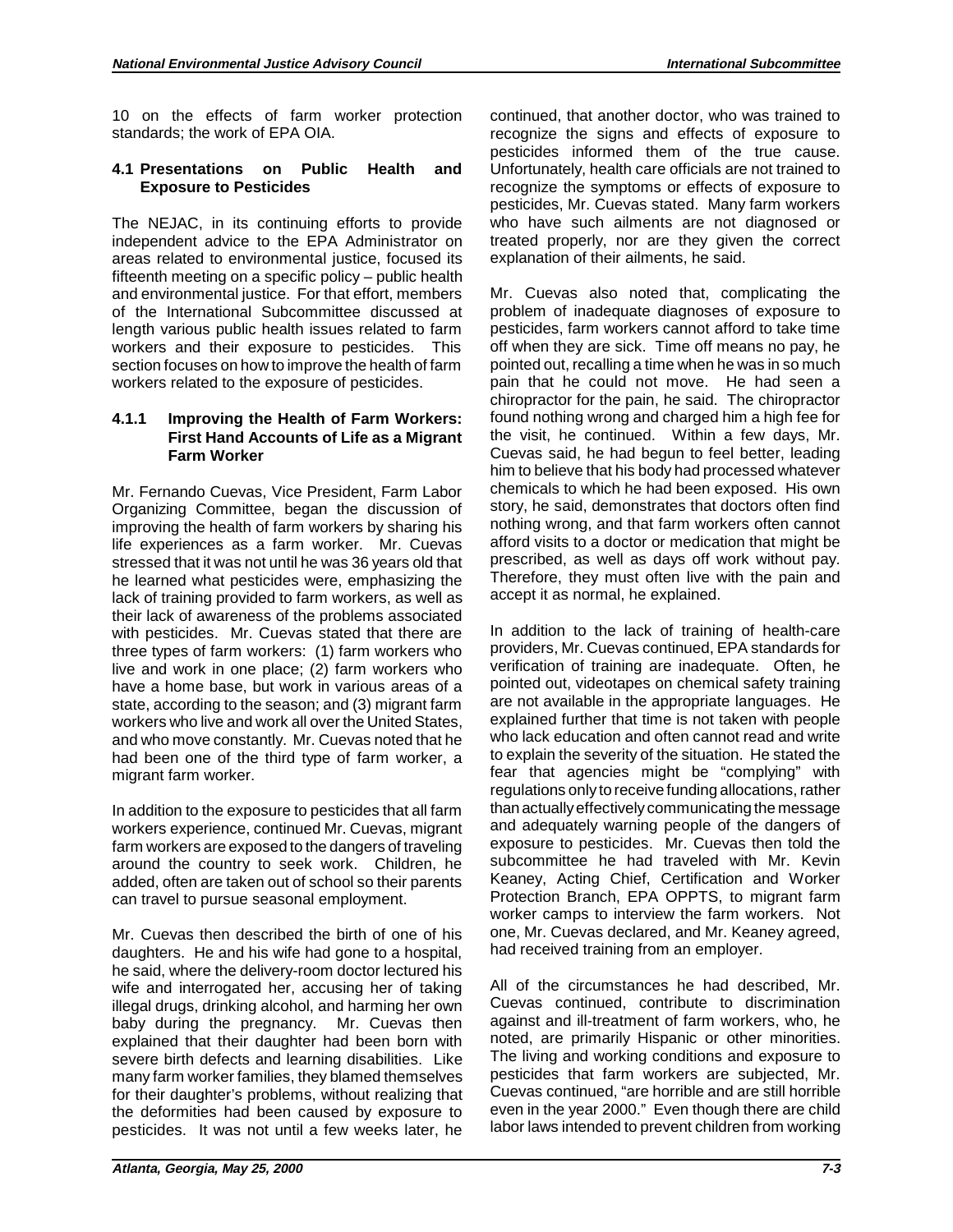and left in a car near locations at which pesticides in the fields, he added, there still are young children working in the fields. Because many families cannot afford to pay for sitters or do not have a place to leave their children while they are working, he explained, many children are brought to the fields are sprayed. Mr. Cuevas stressed the importance of adequate training for farm workers and health-care providers and of laws that are enforced adequately to support the effort to reduce the exposure of farm workers to harmful contaminants.

Ms. Maria Elena Lucas Rochel, farm worker and organizer, Arlington, Texas, also began her presentation with a first-hand account of the hardships of life as a migrant farm worker with two children. She spoke of the intense discrimination and prejudicial attitudes that she faced, thinking the situation was normal because she did not know differently. Ms. Lucas began life as a migrant farm worker, was married at 15, and took her children to the fields to work. At that time, she said, she did not know there was a world beyond the fields, nor did she know about the dangers posed by pesticides.

 water out of the hose used to spray pesticides, Ms. Lucas explained that farm workers were exposed constantly to the spraying of pesticides and that, when the fields were closed for a 48-hour, noentry period so that pesticides could be applied to them, the farm workers would go home to their camp located in the fields. She also described drinking explaining that fresh water would be run through the hose before it was used to supply drinking water. People then would drink from the hose. No one knew or thought about the dangers of exposure to pesticides, she noted.

Ms. Lucas then described a freak accident during which she and her son were sprayed with chemicals. At that time, Ms. Lucas explained, she knew that pesticides were dangerous because she had heard Mr. Cesar Chavez, leader, United Farm Workers, speak at a Farm Labor Organization meeting and had become involved in working with a farm worker organization. She and her son, she said, were in the middle of a field being sprayed by chemicals; their throats were burning and they were choking and vomiting, she continued. She said she knew that, unless they could get to a hospital they both would die. Miraculously, she continued, they were able to trudge out of the field and to a hospital, both on the verge of death. Ms. Lucas ended her presentation by introducing her book, Forged Under the Sun/Florida bajo el sol - The Life of Maria Elena Lucas.

# **4.1.2 Barrio Logan Successful in Closing Methyl Bromide Facility**

Mr. Cesar Luna, Policy Associate, Border Environmental Justice Campaign, Environmental Health Coalition, described the success of the Barrio Logan community in San Diego, California in shutting down a methyl bromide facility at the Port of San Diego. He explained that the facility had been established as a business venture. Exhibit 7-2 describes methyl bromide. Fruit, primarily grapes imported from Chile, was fumigated with methyl bromide at the facility. He attributed the success in shutting down the facility to the empowerment of the community, stressing the necessity that members of such communities stop seeing themselves as victims, and rather come to think of themselves as powerful agents of change. Aside from the years spent working to shut down the cold storage facility in Barrio Logan and to convince the authorities that the action was one to take, Mr. Luna commented, he believed that the success story of Barrio Logan was a good example of the power communities have. He explained that the process begins with people educating themselves, learning to understand and employ their capabilities, and then informing and educating the government.

 fighting to ban harmful chemicals. Mr. Luna then Mr. Luna then explained the various stages of the process the community had engaged in, saying that, at first, members of the community had been told that there was no alternative to the use of methyl bromide. Mr. Luna questioned the claim that alternative technologies are available and encouraged the members of the International Subcommittee to use technology to their advantage in finding environmentally safe alternatives and stated the need for a standard and enforced protocol for chemicals. He attributed much of the success of the Barrio Logan community to the hard work of Mr. Jose Bravo, Southwest Network for Environmental and Economic Justice and former member of the International Subcommittee, who had, Mr. Luna pointed out, played a major role in the process.

Continuing the presentation, Mr. Bravo commented that the government ultimately had not been of help and that the actual reason the facility was closed was that it was losing money. He added that he had testified before Congress against the facility. Subsequently, he continued, he had learned that companies had stockpiled methyl bromide at the port near the Barrio Logan community and that recycling of the compound is not available. Mr. Bravo asserted that groups in Australia have a technology for recycling methyl bromide, adding that a solution to the problem will be found if the government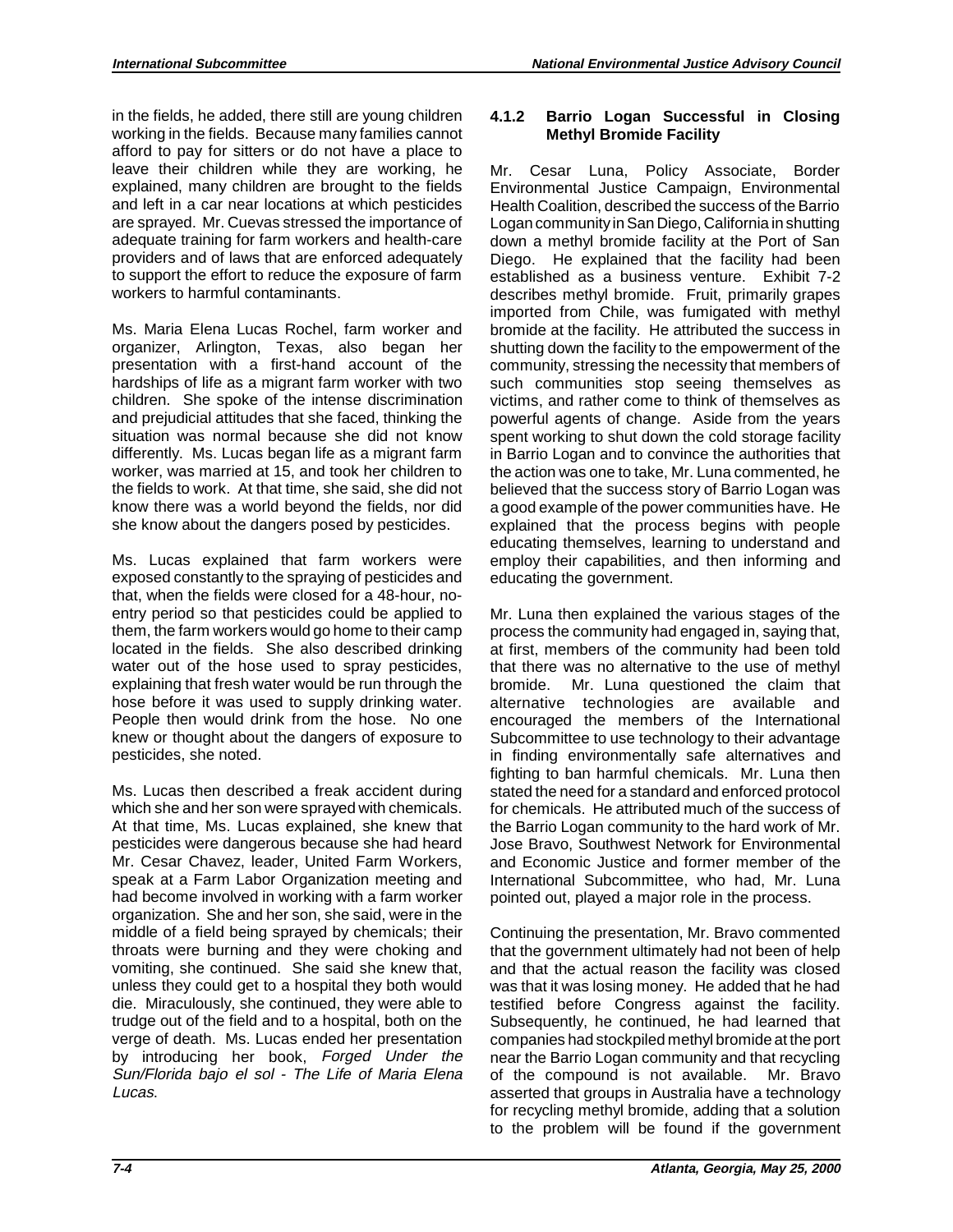**Exhibit 7-2** 

### **METHYL BROMIDE**

Methyl bromide is a colorless, odorless gas used in agri-food industries throughout the world to control insects, nematodes, weeds, diseases, pathogens, and rodents. Methyl bromide is used to fumigate such structures as grain storage facilities, flour mills, and ships and trains that carry agricultural commodities. It also is used to fumigate soil in greenhouses and farm fields and to treat such commodities as fruits, vegetables, grains, nuts, wood, and wood products.

Once noted as an effective pesticide used throughout the world, methyl bromide today is categorized as a significant threat to the ozone layer. It is estimated that, once bromine reaches the stratosphere, it is some 50 times more efficient than chlorine, on a per atom basis, in destroying stratospheric ozone. Emissions of methyl bromide from human activities are estimated to account for as much as 10 percent of observed global ozone losses.

Under the authority of the Clean Air Act, the U.S. Environmental Protection Agency (EPA) has prohibited the production and import of methyl bromide after January 1, 2001. In addition, in 1994, EPA froze U.S. production at 1991 levels. To facilitate the smoothest possible transition to alternatives, EPA has allowed the longest possible time before the phase-out. The phase-out applies to production and import of the chemical, not use. Use of pesticides is governed by the Federal Insecticide, Fungicide, and Rodenticide Act (FIFRA).

 There is no single alternative suitable for all the uses of methyl bromide, however, numerous chemical and nonchemical pesticides are available that effectively control many of the pests for which methyl bromide is used. Each of those alternatives has drawbacks: some alternatives require changes in production systems; others can control only some of the pests methyl bromide is effective on. Since no single technology is available to replace methyl bromide, an integrated pest management (IPM) approach, which involves the combination of a number of preventive techniques and alternative control mechanisms, is likely to be used.

provides funds to support research on alternatives to methyl bromide. Mr. Bravo also exposed the myth that the facility had brought jobs to the area, saying that of the 1,700 homes surveyed, no resident worked at the facility. Members of the community were not living there because of jobs created by the facility, nor were they gaining from the facility in any way, he declared.

Mr. Luna then voiced a plea for an immediate ban on methyl bromide. A participant in the meeting commented that it was her understanding that the phase-out date for methyl bromide had been delayed to 2015. People cannot wait, Mr. Luna observed, and the human element must be recognized because, while legislation is delayed, communities are harmed. He stated in clarification that he was not opposed to responsible industry and that he believes that community groups often become labeled "anti-everything." That is not the case, he asserted. He added that he wished to work with government and was asking industry to be responsible and accountable.

## **4.1.3 Lake Apopka and Farm Worker Health**

 lake, she said. In the 1940s, she reported, 20,000 Ms. Jeannie Economos, Farm Worker Association of Florida, began her presentation on Lake Apopka, Florida byproviding the members of the International Subcommittee with background information. Before 1940, Lake Apopka was Florida's second largest acres were diked and drained to be used as farmland, primarily for the production of corn, carrots, radishes, and lettuce. Fertilizers and pesticides were applied, and lake water was used for irrigation for the farmland, she continued. By 1998, the state legislature had passed a law under which farm operations were to be bought out and Lake Apopka cleaned up. Under that program, \$113 million government dollars were spent to buy farmland that had been given to farmers in 1940, she declared. At the time of the buyout, more than 2,000 farm workers lost their jobs.

 restored to wetlands. The area near Walt Disney said Ms. Economos. However, she said, in the banned, some for more that 20 or 30 years. The area was to be flooded so that the land would be World, Orlando, Florida, then would be clean, and expensive homes could be built around the lake, winter of 1998 and through early 1999, more than 1,000 water birds were found dead in the lake. Experts from the U.S. Fish and Wildlife Service (FWS), Department of the Interior (DOI), and EPA were called in to find the cause of the kill. Laboratory analysis of bird tissue revealed high concentrations of pesticides, she continued, including breakdown products of dichloro-diphenyltrichloroethane (DDT), aldrin, and organochlorines. All the pesticides detected, she added, had been

In addition to the pesticide contamination, Ms. Economos continued, approximately 20,000 tons of soil contaminated with petroleum, pesticides, and heavy metals were removed during the cleanup conducted before the flooding of the farmlands. She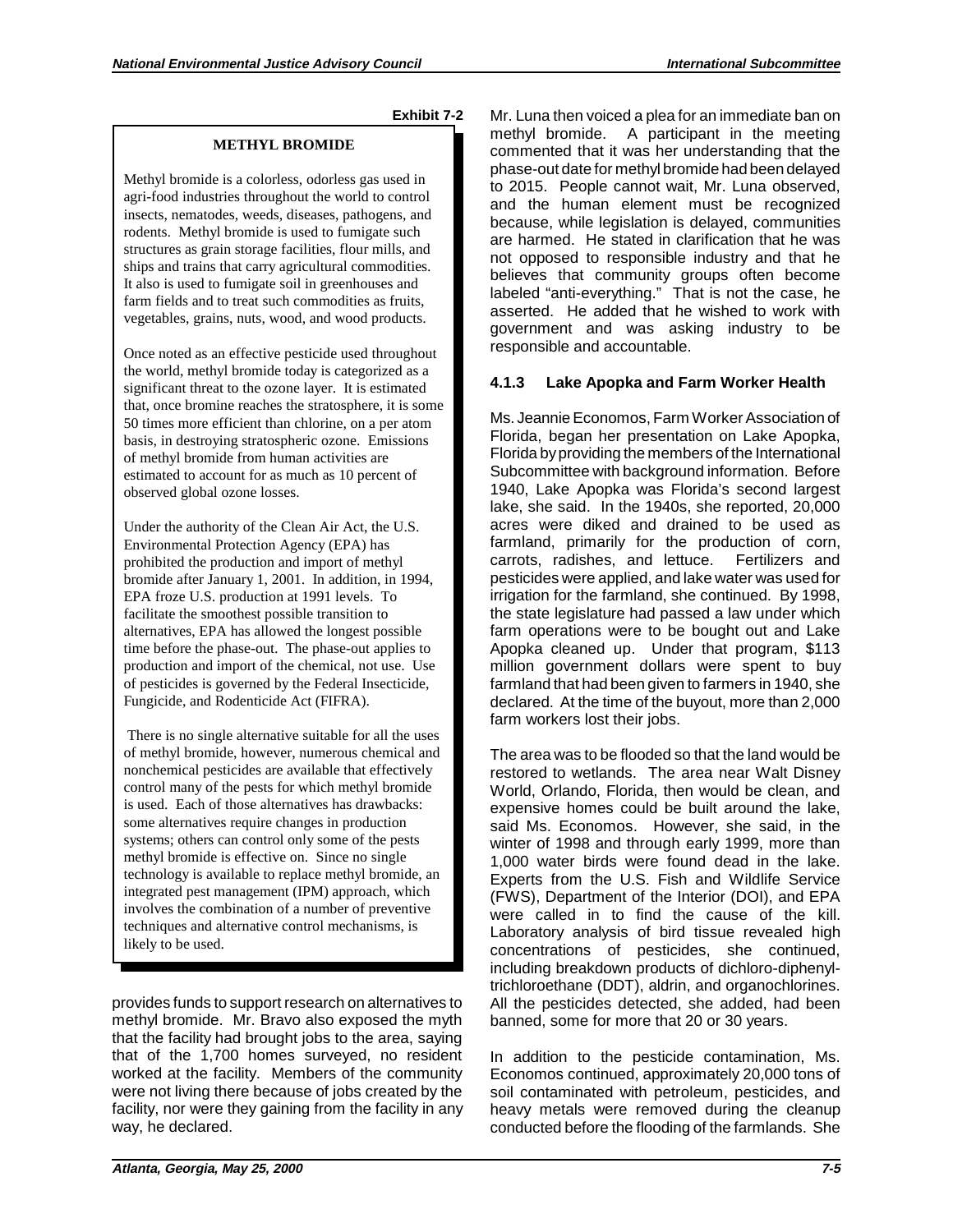explained that two Superfund sites identified in the 1980s, both partially remediated and under continuing monitoring plans, are located adjacent to the lake.

 effects and focus instead on the risk of cancer or the Ms. Economos expressed her dismay about the lack of publicity Lake Apopka has received, commenting that many people in Florida still are unaware of the seriousness of the situation. She pointed out that pesticides are endocrine-disruptive chemicals, the effects of which generally are seen in the offspring of exposed individuals. Therefore, she said, it is possible that people and media do not notice those threat of immediate death.

 to eat fish, just do not eat too much fish." She added Ms. Economos then stated that the principal issue overlooked in the story of events at Lake Apopka, is the 2,000 farm workers. No one, aside from farm worker associations, has thought about those people, she said. The government has spent money testing alligators and deformed alligator offsprings, birds, and fish, but not humans, Ms. Economos declared. Farm workers supplement their diets by eating fish, she explained, noting that, after a study on fish, an advisory was released. Ms. Economos reported the message of that advisory as, "It is okay that no studies of the farm workers have been conducted to assess the multiple exposures to which they are subject. Ms. Economos concluded her presentation with a plea for studies on farm worker health.

## **4.1.4 Initiatives of the U.S. Environmental Protection Agency Office of Prevention, Pesticides, and Toxic Substances**

 pesticides was in the final stages of preparation, he said. He then expressed hope that, by 2001, a Mr. Keaney began a discussion of the initiatives undertaken by OPPTS, noting that regulations provide Federal guidance on the application of pesticides and stating his agreement that the healthcare community is ill-prepared to deal with pesticides. He also expressed agreement with the presenters who had preceded him that there is a need to increase awareness of the dangers of pesticides. One way to address the lack of trained health-care providers, he suggested, might be to include pesticides in teaching modules used in medical schools. He also stated that his office distributes to emergency recovery centers the guidelines, Recognition and Management of Pesticide Poisonings in both English and Spanish. Currently, the implementation plan for providing national strategies to train health care providers on

national forum will be held to begin implementation of the plan.

 of the program, he added, had found lapses. He asked the members of the International suggestions with him. Using slides to outline his points, Mr. Keaney then discussed EPA's Agricultural Worker Protection Program. While he agreed with some members of the International Subcommittee, who questioned the adequacy of the training material, he explained, it is important that the members be aware that EPA felt the need to provide materials as a "stop-gap" measure. Although the material is not flawless, he continued, it was necessary to produce a document in a timely manner. He also pointed out that, while regulations are in place, he questioned the effectiveness of enforcement efforts. A quick audit Subcommittee to consider what they would like to see in the next training program and share their

Mr. Keaney stated that EPA's goals include:

- Conduct a national assessment of protection of agricultural workers to be based on the model developed by the Certification and Training Assessment Group (CTAG), which was established in 1996 by EPA and the U.S. Department of Agriculture (USDA).
- Review the process used to calculate restricted time entry intervals after application of pesticides, including people 10 years of age and older.
- Revise the process for calculating risk to bystanders that was to be released for public comment.
- Increase in the number of projects that focus on medical services to children of farm workers and exposure to pesticides.

Mr. Keaney stressed the importance of ensuring that regulations adequately protect young workers and children, even though, children should not be in the field. In reality, children are there, he said, and therefore the regulations should protect them.

One of the difficulties in achieving those goals, Mr. Keaney explained, is constructing an accurate picture of the agricultural worker. The National Agricultural Workers Survey, he continued, has completed more than 20,000 interviews in which a U.S. Department of Labor (DOL) survey was used. The survey was conducted with partial funding from EPA and the National Institute for Occupational Safety and Health (NIOSH), he added. Another study, an examination of health and nutrition, is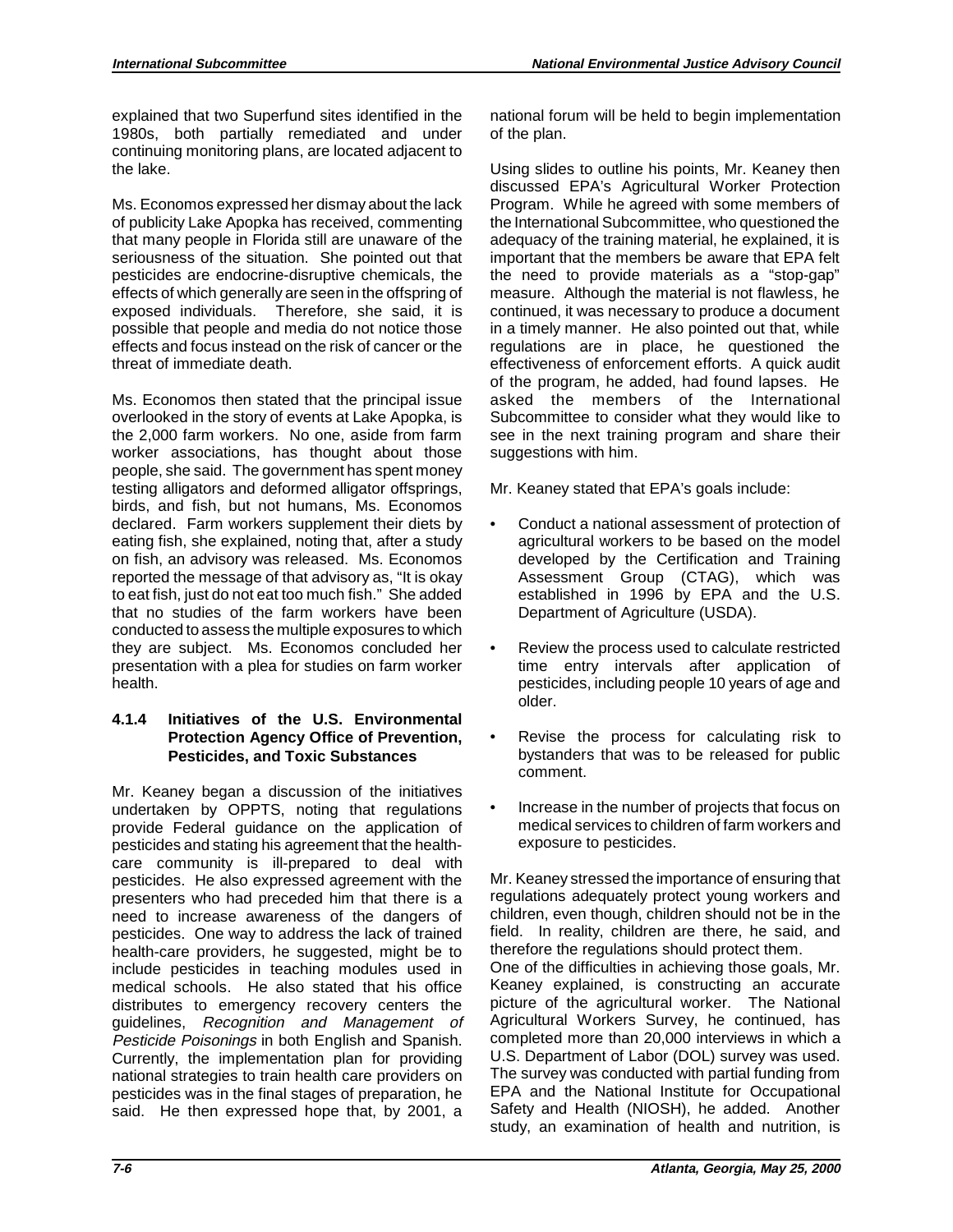Center for Health Statistics and the National Center being conducted in collaboration with the National for Environmental Health, with the goal of evaluating risk factors associated with elevated levels of pesticide metabolites in urine, he said. In addition, as a joint effort, of the National Cancer Institute (NCI), the National Institute for Environmental Health Sciences (NIEHS), and EPA are conducting an evaluation of pesticide applicators for environmental and occupational risk factors, he noted. Rutgers University is involved in a pilot project in an agricultural area of New Jersey that involves a survey of farm workers and their families, he said. The effort includes completion of a questionnaire, a physical exam, and environmental sampling and biological testing (for example, pesticide metabolites in urine and cholinesterase blood levels), Mr. Keaney continued.

The National Pesticides Telecommunications Network, which can be contacted by telephone toll free at (800) 858-7378, 9:30 a.m. to 7:30 p.m. eastern time and by e-mail at nptn@ace.orst.edu, Mr. Keaney stated, is a bilingual (English and Spanish) service that provides information on pesticides and how to recognize and manage pesticide poisons and that will transfer calls to the Poison Control Center or to an expert physician for consultation, if necessary. Last, Mr. Keaney briefly described the office's initiative on medical outreach to tribal health-care providers which includes: (1) tailoring of training on pesticides to health-care providers who serve tribal communities, (2) survey work at potential pesticide exposure sites, and (3) adaptation of training of health-care providers to incorporate real-life situations.

### **4.1.5 Presentation on Worker Protection Standard, Compliance and Enforcement Study**

Ms. Monica Kirk, Special Counsel to the Regional Administrator, Office of Oregon Operations, EPA Region 10, presented the results of a survey conducted in Oregon to determine the effectiveness of the Worker Protection Standards (WPS) and to determine if the problem was a compliance issue or an enforcement issue. Exhibit 7-3 defines WPS. The results of the study suggested that enforcement was lacking, she continued, and that children had been working in the fields at young ages. Only 17 percent of the workers surveyed only were literate in Spanish, and many signs posted were in English. Only 50 percent of the workers knew what pesticides are, and public transportation and emergency services generally were not available to them, she stated. The WPS is in place, but is not as effective as it should be, she continued. Enforcement is

lacking and there is a lack of proper training, adequate safety equipment, and more, she said in conclusion.

#### **Exhibit 7-3**

### **WORKER PROTECTION STANDARDS**

The U.S. Environmental Protection Agency's (EPA) Worker Protection Standard (WPS) is a regulation intended to reduce the risk of pesticide poisonings and injuries among agricultural workers and pesticide handlers. The WPS offers protection to more than three and a half million people who work with pesticides at more than 560,000 workplaces. The WPS includes requirements for pesticide safety training, notification of pesticide applications, use of personal protective equipment, restricted entry intervals following pesticide application, the availability of decontamination supplies, and provision of emergency medical assistance.

## **4.2 Update on Activities of the U.S. Environmental Protection Agency San Diego Border Liaison Office**

 that the NEJAC had criticized the office for failing to helping in the effort to identify and contract a Dr. Clarice Gaylord, Special Assistant to the Regional Administrator, San Diego Border Liaison Office, EPA Region 9, reported on the activities and progress of the education and outreach program conducted by the border office. She began noting establish relationships with farm worker communities. Therefore, she said, the San Diego Border Office had made doing so a priority. The office's accomplishments in that area, she continued, include an increase in technical training that is focused on child safety. Specifically, she said, a grant had been awarded to a local nongovernment organization to provide such training. Dr. Gaylord also cited an increase in the number of public meetings held in the U.S.-Mexico border area of Region 9. The San Diego Border Office also had awarded a grant to the Border Health Foundation to improve the quality of drinking water by teaching residents of border communities how to disinfect their own water, she said. In addition, Dr. Gaylord continued, the American Lung Association conducted open-air waste training in San Diego and Imperial counties and the San Diego Border Office is nongovernment organization in Mexico to conduct the same training in the border area in that country.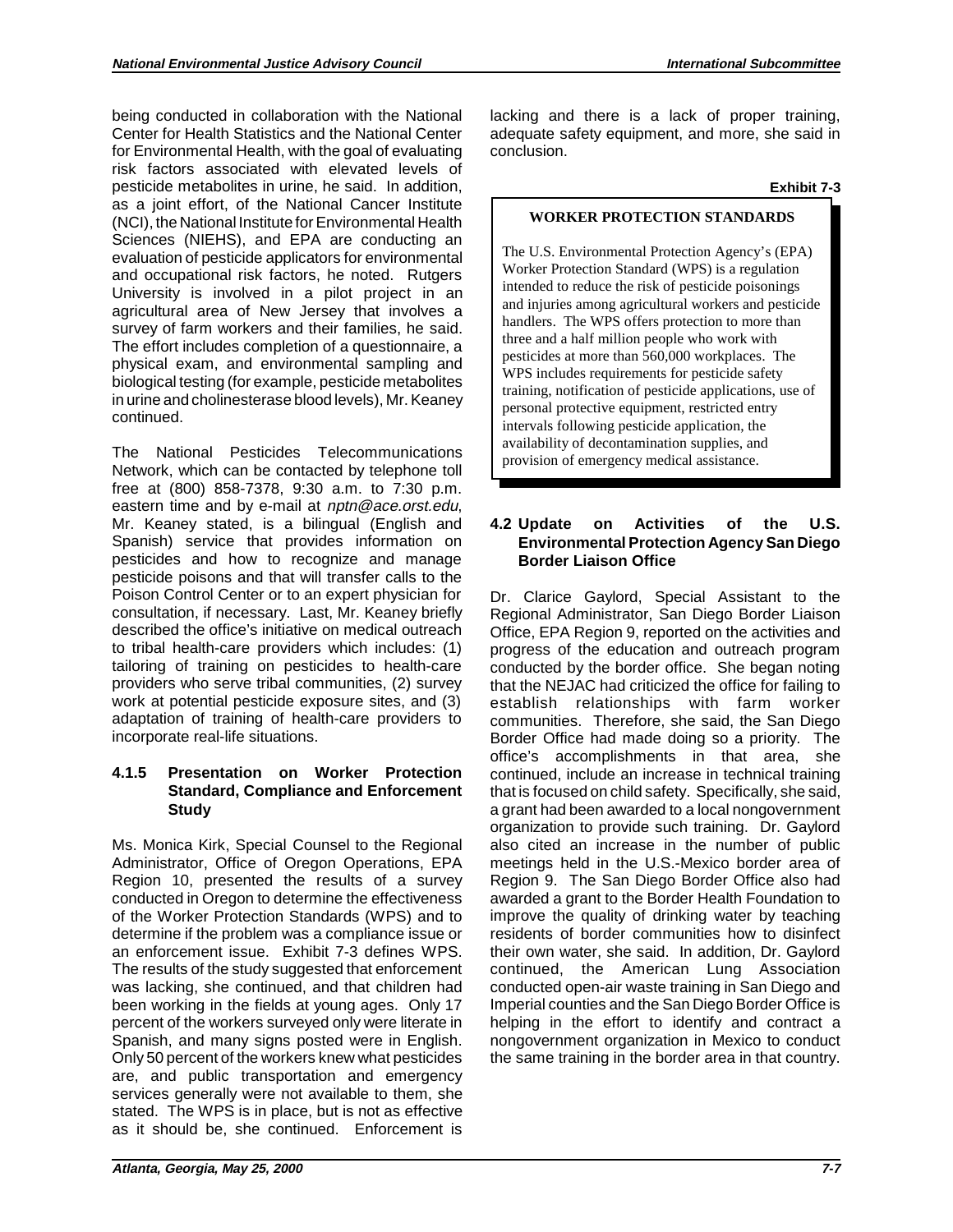Later in the meeting, Dr. Gaylord discussed some of the cross-border meetings that the San Diego Border Office had hosted and some activities that had been conducted as a result of those meetings:

- The office was interacting closely with staff of other Federal agencies, and had formed a Border Subcommittee, and was collecting geographic information system (GIS) data along the border.
- The office currently was soliciting public comments on the Border XXI program, an innovative, binational program designed to promote sustainable development in the border region, to be used to improve that program.
- The office was conducting environmental justice training for other Federal agencies.
- The office's Border Team and an Environmental Justice Team have developed an Environmental Justice Border Plan through a series of public dialogue sessions; the plan addresses issues on both sides of the border.

Continuing, Dr. Gaylord stated that the San Diego Border Office was to conduct three more public meetings in Arizona to try to extend outreach activities along the border. Technical activities, she said, would be expanded through binational grants to support environmental justice work. In general, the San Diego Border Office continues the effort to heighten environmental awareness by working closely with community groups, tribal groups, and Mexican groups to improve public health, Dr. Gaylord said.

## **4.3 Update on the Activities of the U.S. Environmental Protection Agency Office of International Activities**

 Border XXI program. The two upcoming presidential Mr. Hecht began his presentation by acknowledging that the current period was a crucial point for the elections in the United States and Mexico will bring new leadership and new "players," he pointed out. Mr. Hecht stated that the goal is to begin by laying the foundation for the next border plan. EPA currently is finishing a summary document on the border projects, Mr. Hecht added as he distributed copies of the executive summary of the document to the members of the International Subcommittee. The document will provide a history of the past five years of intense bilateral cooperation under the Border XXI program, he said. The document, he continued, is intended to illustrate what has been accomplished and highlight the progress made to aid discussion groups in determining the future organization of Border XXI. Mr. Hecht added that, on the basis of past discussions, he believed the key issues for the new border plan (until the year 2020) would be:

- Water, including water and wastewater infrastructure and water use and quality.
- Industrial stewardship and the role of the private sector.
- Health and pesticides safety.
- Management of solid and hazardous waste.
- Sustainable cities.
- Brownfields and urban redevelopment.

Specifically, Mr. Hecht mentioned a "livability grant" awarded to EPA Region 9 in relation to the issue of sustainable cities and the joint policy statement on remediation and redevelopment of the U.S.- Binational Commission (BNC), signed May 18, 2000.

 Mr. Hecht then discussed the proposed proud to announce that Mr. Bravo was among the "environmental justice commission" that had been one of three recommendations resulting from the August 1999 Roundtable on Environmental Justice on the U.S.-Mexico Border held in National City, California. First, he stated that he agreed that it is important that communities have a definite role in the decision-making process. He explained the two ways in which he believed that role could be defined: (1) through existing structures or (2) through direct structures created for that purpose. However, with the many changes currently affecting the border area, (new individuals involved and redefinition of the goals for the next 20 years), he pointed out, it was questionable whether such a changing environment was an opportune time to establish yet another new group. He added, however that, despite his hesitation, it was possible that some entity might emerge. Mr. Hecht then reported on an earlier promise that he had made to the International Subcommittee during the previous NEJAC meeting, that is, recommending minorities for vacancies within other advisory groups at EPA. He said that he had followed through on that promise and that he was five new members nominated to serve on the Good Neighbor Environmental Board (GNEB). Exhibit 7-4 describes the GNEB.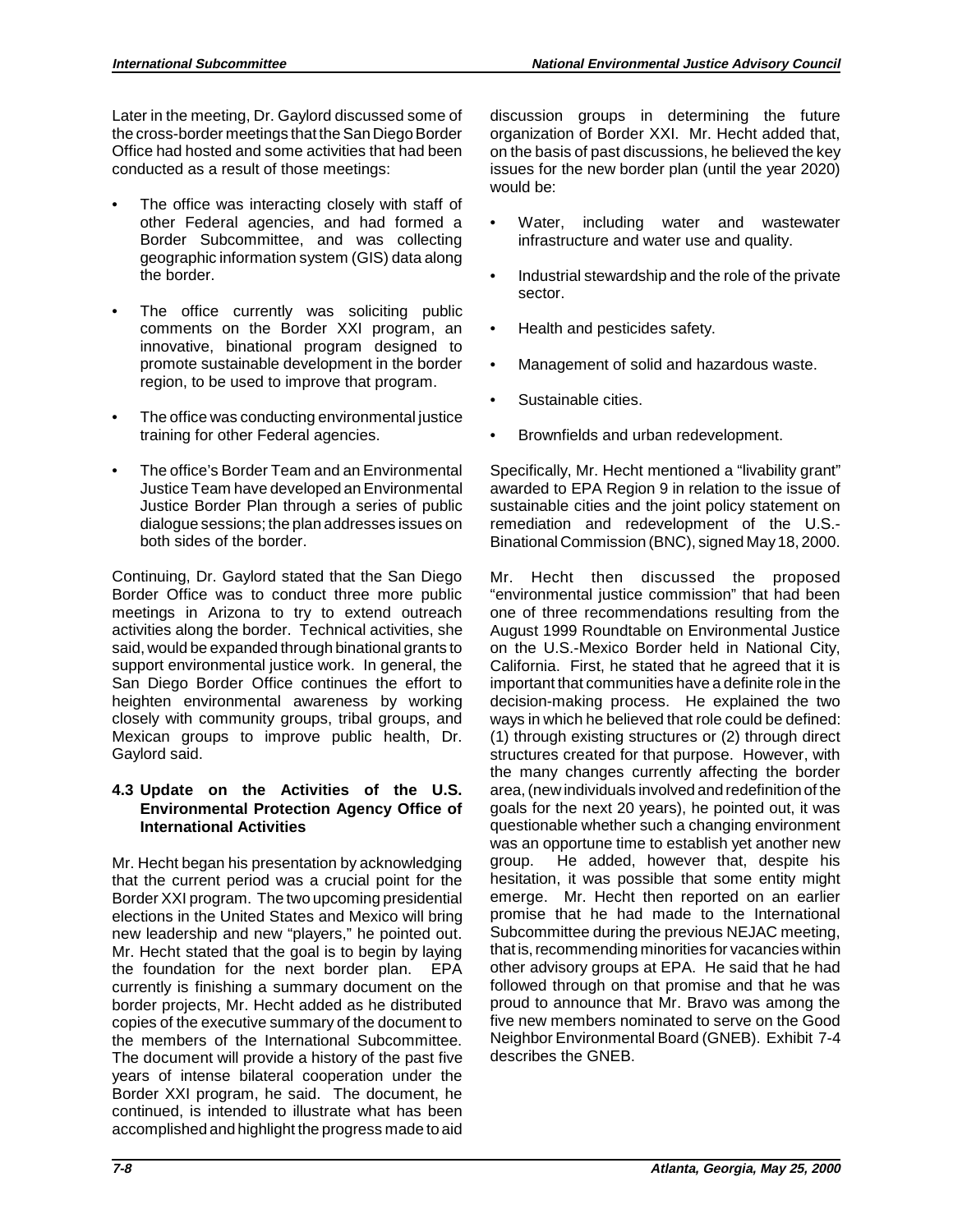**Exhibit 7-4** 

### **GOOD NEIGHBOR ENVIRONMENTAL BOARD**

The Good Neighborhood Environmental Board (GNEB) was created by the Enterprise for the Americas Initiative Act of 1992 (EAIA) (7 U.S. Code Section 5404) to advise the President and the Congress about environmental and infrastructure issues and needs within the states contiguous to Mexico. The statute requires the GNEB to submit an annual report to the President and the Congress. The GNEB has submitted reports in October 1995, April 1997, and July 1998. The GNEB's 1997 [and 1998] report[s] also were translated into Spanish and widely disseminated on both sides of the border.

problems along the southwest border. The Act requires that the board membership include representatives from appropriate U.S. Government agencies; the governments of Arizona, California, New Mexico, and Texas; and private organizations, including community development, academic, health, environmental, and other non-governmental entities with expertise on environmental and infrastructure

A presidential executive order delegates. implementation authority to the administrator of the U.S. Environmental Protection Agency (EPA). The GNEB operates under the Federal Advisory Committee Act (FACA) and meets three times annually at locations along the U.S.-Mexico border.

 commission. If the suit receives the support of two-Mr. Hecht's presentation then focused on the upcoming meeting of the Commission on Environmental Cooperation (CEC), scheduled for June 11 through 12, 2000 in Dallas, Texas. He highlighted important events and decisions that will be discussed. One key issue to be discussed at the CEC, he said, would be the importance of provisions for citizens suits so that citizens are free to speak out against government. He then illustrated the importance of the issue by briefly explaining the process. Anyone can file a suit before the thirds of the commission, the case proceeds to the fact- finding stage. During the previous week, Mr. Hecht continued, the suit against the Metales y Derivados site, located in Tijuana, Mexico, identified at the August 1999 Roundtable on Environmental Justice in the U.S.-Mexico Border as a recommended site for cleanup, was brought before the CEC. The CEC voted unanimously to advance the Metales y Derivados case to the fact-finding stage. These provisions, he had described, are extremely important and should be included as an

 Agreement. Exhibit 7-5 describes the agreement. water. Mr. Hecht added that, in the future, he hoped Africa and Central and South America. He also amendment in the North American Free Trade Agreement (NAFTA) Environmental Side Last, Mr. Hecht stated that the initiative on children's health is a key issue that would be discussed during the Dallas meeting, as would the need to focus internationally on children's health and drinking to expand the initiative to include communities in stated that a phase-out of lead has been very successful in much of the world.

**Exhibit 7-5** 

#### **NORTH AMERICAN FREE TRADE AGREEMENT ENVIRONMENTAL SIDE AGREEMENT**

The Environmental Side Agreement to the North American Free Trade Agreement (NAFTA) sought to provide a level playing field for free trade by committing the United States, Mexico, and Canada to effective enforcement of their respective environmental laws. Facilitated by the North American Commission on Environmental Cooperation, the three nations have created the North American Working Group on Environmental Enforcement and Compliance Cooperation and developed a cooperative program to stimulate and enhance effective enforcement in the three countries. In 1996 and 1997, the three countries initiated cooperative projects to:

- Improve compliance monitoring and enforcement for transboundary shipments of hazardous wastes and banned substances, such as ozone-depleting chlorofluorocarbons (CFC).
- Improve enforcement of restrictions on trade in endangered species.
- Cooperate in improving compliance and enforcement measures.
- Examine the role and effect of environmental management systems approaches in improving compliance and environmental performance.
- Develop cooperative approaches to the use of enforcement tools to ensure the sound management of toxic chemicals that are persistent in the environment.

Continuing his presentation, Mr. Hecht discussed the recent White House initiative, Partnership for Trade and Environment. EPA would be the beneficiary of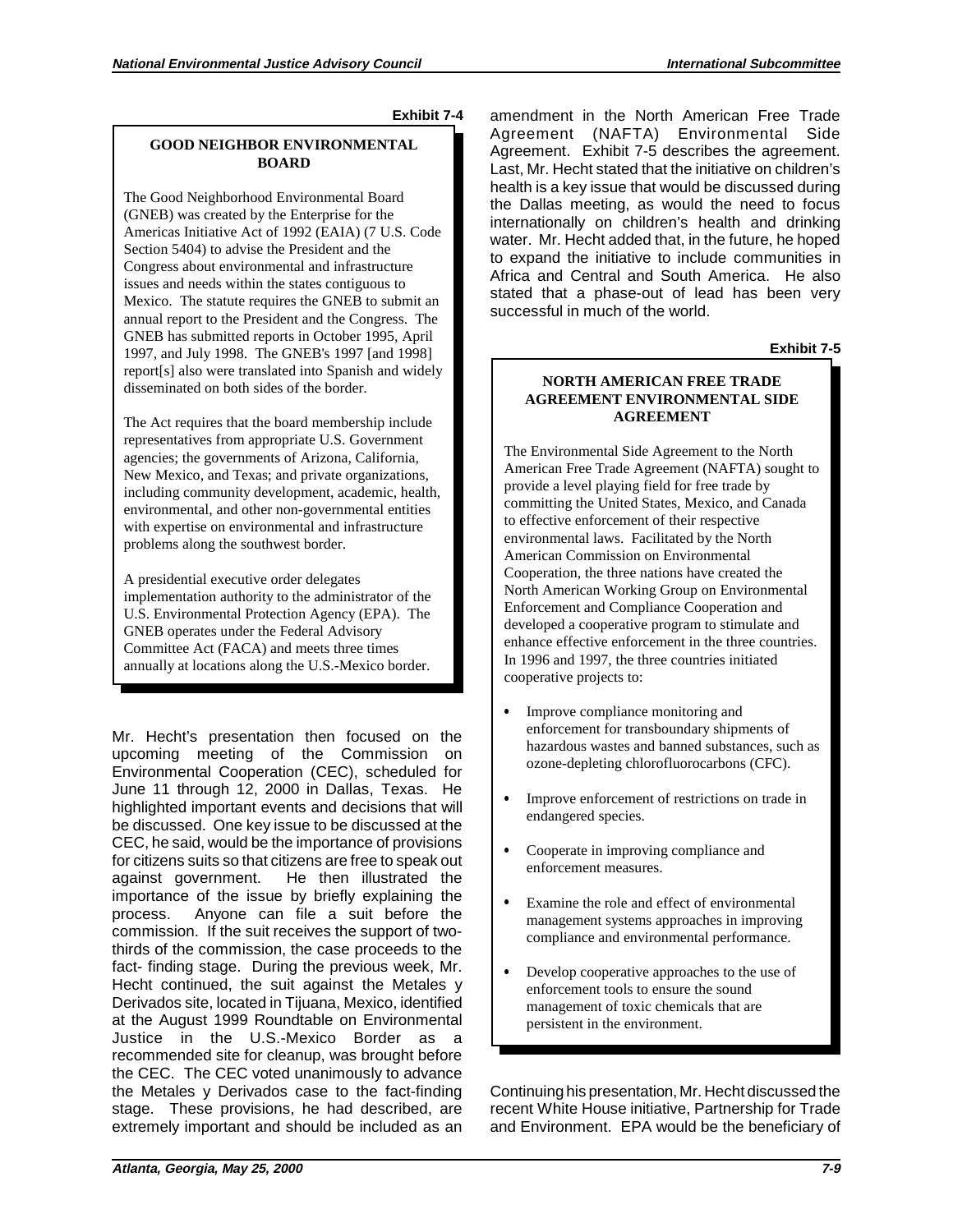through the U.S. Agency for International the initiative, the goal of which would be to fully understand the environmental effects of all trade activities and decisions, to identify areas outside of EPA's influence, and in those cases, to mobilize Development (U.S. AID) and other relevant agencies. Although the \$4.5 million dollar initiative was eliminated in the U.S. House of Representatives just the preceding day, Mr. Hecht continued, it was a White House initiative, indicative of a positive step that shows that national leaders are beginning to recognize the importance of working with developing countries in the areas of trade and the environment. Otherwise, he warned, there would be a constant battle. Mr. Bravo commented that the main reason for the protests against the World Trade Organization that had occurred in Seattle, Washington, and Washington, D.C., is that the environmental justice component is not included in trade talks.

 After he was asked by a member of the International Subcommittee what is being done to protect African communities from the adverse effects of poor environmental conditions, Mr. Hecht responded that Africa is one of the areas targeted for partnership efforts. However, he explained, despite all efforts that are carried out, it is up to the host government to take ultimate responsibility and consider the efforts to be in their own best interests.

 responded that the Metales y Derivados site is an Mr. Hecht then addressed other recommendations that developed during the August 1999 Roundtable on Environmental Justice on the U.S.-Mexico Border. In the matter of the cleanup of the Metales y Derivados site, he explained that, because the site is located on private land in Mexico, it is more difficult for EPA to fund the cleanup. One option for cleanup is for the Mexican government to seek extradition, but that approach would be timeconsuming and already there is reluctance on the part of Mexican authorities, he explained. However, he commented, private-sector interest in the Metales y Derivados site is growing and the Secretaria de Medio Ambiente Recursos Naturales y Pesca (SEMARNAP) and EPA continue to meet. Again, he continued, because of the upcoming elections, little can be done, other than laying the foundation for the new administration. When asked why the focus was on the Metales y Derivados site, rather than the Presto Lock or Gato Negro site, also identified during the August 1999 Roundtable on Environmental Justice on the U.S.-Mexico Border, Mr. Hecht American-owned site and it is a "bigger blemish" than the other two sites.

The Status Report on the Water and Wastewater Infrastructure Program for the U.S.-Mexico Borderlands, prepared by the Pan American Health Organization in May 2000, illustrates that human health risk at borders is an issue that must be addressed, said Mr. Hecht. Adverse effects on human health are much more prevalent in residents of border areas than in other segments of the population, he said in conclusion.

## **5.0 DIALOGUE WITH THE SOUTH AFRICAN DELEGATION**

Mr. Garcia welcomed the South African delegation and opened the floor to public dialogue and requested that Dr. McClain begin the discussions.

Dr. McClain began the discussion by acknowledging that environmental justice concerns are the same for both countries, the U.S. and South Africa, and have been reiterated repeatedly and that the goal of environmental justice efforts is to build initiatives that rely on people and communities, rather than relying on funding from government or on sanctions. Some of the questions that the South Africa delegation had, Dr. McClain continued, were structural in nature. They included how the NEJAC functions and how the International Subcommittee operates, she added. The study tour to the United States, Dr. McClain added, had been conducted so that the South Africans interested in environmental justice could learn from the lessons learned through the NEJAC process.

related to occupational conditions occur. Mr. Thabo Madihlaba, Environmental Justice Network Forum and member of the South Africa delegation, stressed the importance of the trip, saying that South Africa does not have an environmental policy and that the prevailing thought and concern is more geared toward conserving nature than toward people and living with pollution. He explained further that the very concept of environmental justice is unknown in South Africa; it is addressed, he said, as a health problem having a much narrower scope than the United States concept of environmental justice. At the same time, he added, multinational firms that have few environmental standards are allowed to pollute, people are removed forcefully from their homes to make way for industrial operations, and ailments

Ms. Elsie Motubatse, Swaranang and member of the South Africa delegation, commented on the lack of environmental awareness, stating that mines were left open after they were abandoned, with no attempt made to close the open mine shaft. Ms. Sally Phetoe, Congress of South African Trade Unions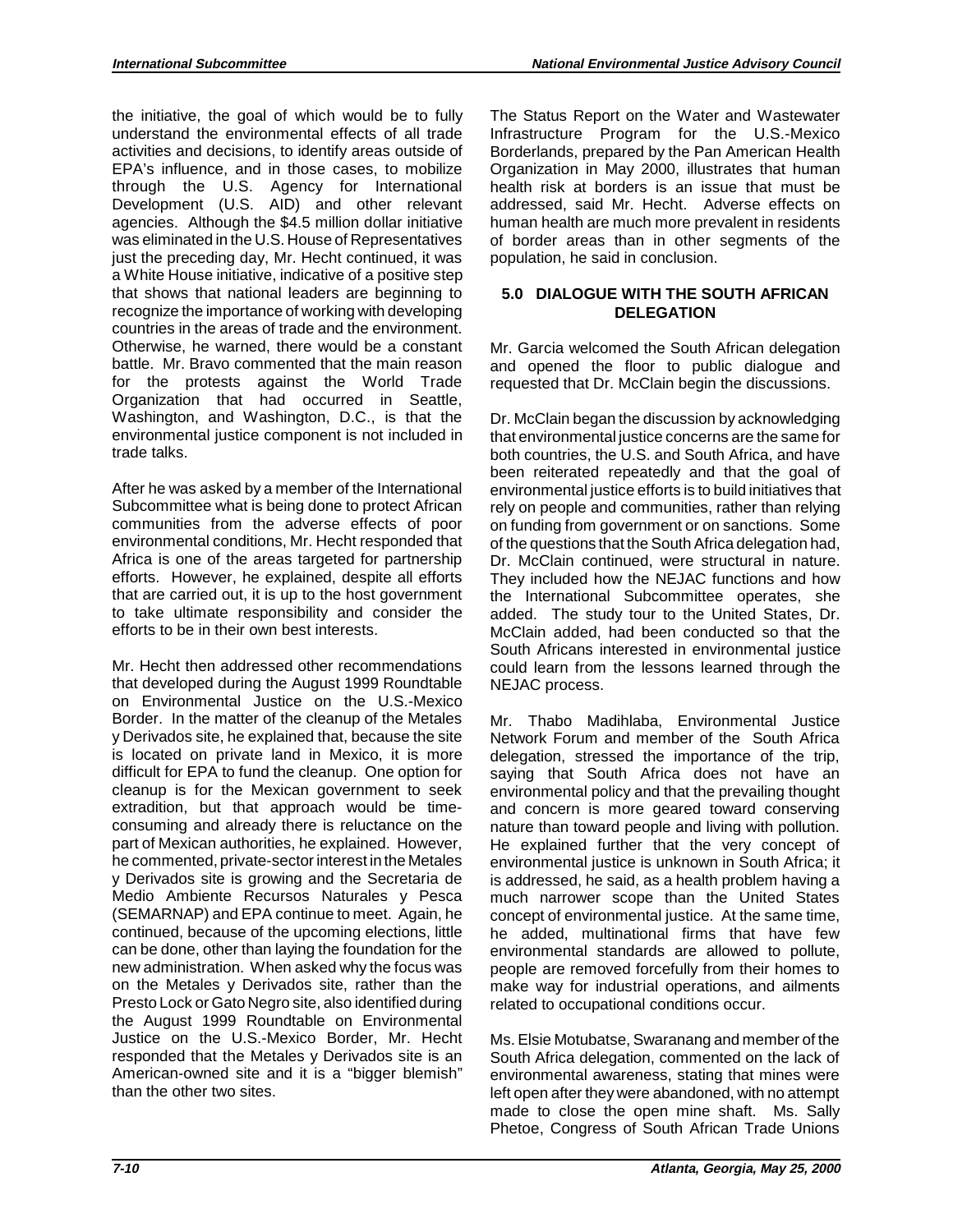in most of the northwestern province of South Africa; and safety policies in place. Continuing, she (COSATU) and member of the South Africa delegation, added that platinum mining is carried out yet, she said, there are only two occupational health commented on the lack of appropriate and comprehensive legislation, declaring that the country has no policy on determining whether companies have in fact implemented the two existing policies.

Mr. Sanwabo Ndandani, Tsoga Environmental Center and member of the South Africa delegation, reported on conditions in Touship, population 25,000. He decried the community's close proximity to a sewage plant located in the center of the community. He added that wetlands in the area are filled with poisons and are dangerous to the communities surrounding them. He stated that four public meetings had been conducted. In South Africa, he explained, competition exists between communities and the government and plants that exist around communities should be shut down. Mr. Musa Mzimela, Masikhule Nobunye and member of the South Africa delegation, stated that, between 1994 and 1999, there was little change in legislation. In 1999, he continued, a national environmental care management act was created; at that time, he pointed out, most of the industries in South Africa were not South African-owned. Mr. Mzimela then stated his belief that he believes that the United States and Great Britain are obligated to cleanup the environmental damage in South Africa, since those two countries are the generators of the pollutants.

Mr. Madihlaba explained that South Africa has neither regulatory or monitoring mechanisms nor the capacity in terms of human and economic resources to conduct adequate research. There are approximately 1,000 landfill sites in the country, he added, and he and the other members of the South Africa delegation want the government to tell the people (1) how many landfill sites there are, (2) what human health risks those landfills pose to nearby communities, and (3) what strategies using environmentally friendly methods should be used to clean up those landfills.

 When the discussion was opened to members of the subcommittee, Mr. Garcia commented that he appreciated the comments made by the delegation and noted many similarities between their experiences and those of environmental justice communities in this country. Mr. Alberto Salamando, General Counsel, International Indian Treaty Council, commented that America still struggles with racism and still deals with colonialism with the treatment of American Indians, which has not ended. While Mr. Salamando acknowledged that he could

 not offer a solution, he suggested that the government of South Africa should allow communities to sue the perpetrators of the pollution. He then stated that everything is assessed in dollars, but that a community's well being and human life cannot be assessed in terms of dollars. The global economic system promotes the degradation of the environment, he added.

Mr. John Armstead, Deputy Director, Environmental Services Division, EPA Region 3, added that the discussion of the global economy should include discussion of the global environment as the two are linked. The South Africa delegation had been brought together with the NEJAC to understand lessons learned in addressing environmental justice issues, he explained, and South Africa is in need of an environmental justice forum at the ministry level, he added.

Mr. Madihlaba asked the members of the International Subcommittee whether there was a U.S. policy on South Africa that encouraged industry through an incentive program and encouraged people to invest in South Africa in an environmentally friendly way. Mr. Hecht responded by stating that it is difficult to characterize a coherent U.S. policy, since many agencies are involved in many projects and programs; however, he added, there is a general policy that provides incentives solely to promote investment by companies. South Africa is not attracting business, he commented, by maintaining low environmental standards. Mr. Salamando elaborated on that point, stating that companies continue to invest as long as the investment is profitable. Mr. Madihlaba then asked whether there are environmental regulations that govern U.S. companies that wish to establish a facility in another country. Mr. Tseming Yang, Vermont Law School, answered by stating that multinational corporations prohibit their U.S. corporation or subsidiaries from bribing officials in other countries. Mr. Yang explained that companies must act in an ethical and legal manner when conducting business abroad.

In the few minutes remaining, Mr. Salamando briefly commented that the World Conference on Environmental Racism would provide an opportunity to examine how international consciousness can be raised. He distributed a memorandum on the subject and encouraged the members to read it. He then asked for the subcommittee's permission to work with Mr. Hecht to request that the NEJAC participate in the conference.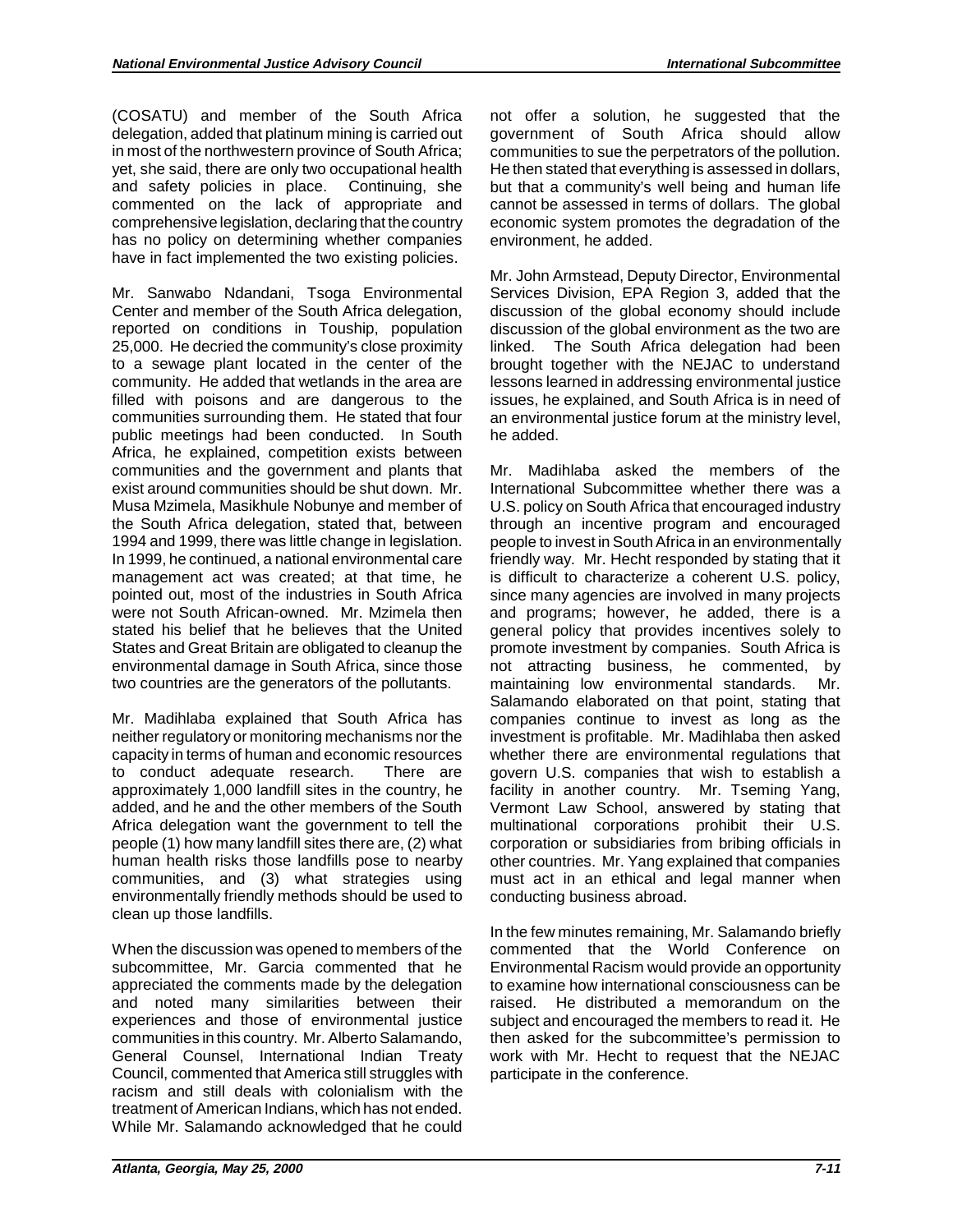# **6.0 SIGNIFICANT ACTION ITEMS**

- $\checkmark$  The members of the International Subcommittee agreed to review and comment on a proposed resolution of the Indigenous Peoples Subcommittee on the proposed international treaties related to persistent organic pollutants.
- $\checkmark$  The members of the International Subcommittee requested that a work group on farm workers (Hispanic and non-Hispanic) be established to examine economic, social, environmental, and public health issues.
- $\checkmark$  Ms. Beth Hailstock, Director, Environmental Justice Center, requested that a roundtable meeting devoted solely to issues related to farm workers be organized and that representatives of all pertinent agencies and all relevant community groups participate.
- $\checkmark$  Mr. Cuevas requested that universities develop programs through which workers can receive training about the effects of pesticides on human health.
- $\checkmark$  The members of the International Subcommittee requested that a work group be established to focus on follow-up issues from the Roundtable on Environmental Justice on the U.S.-Mexico Border.